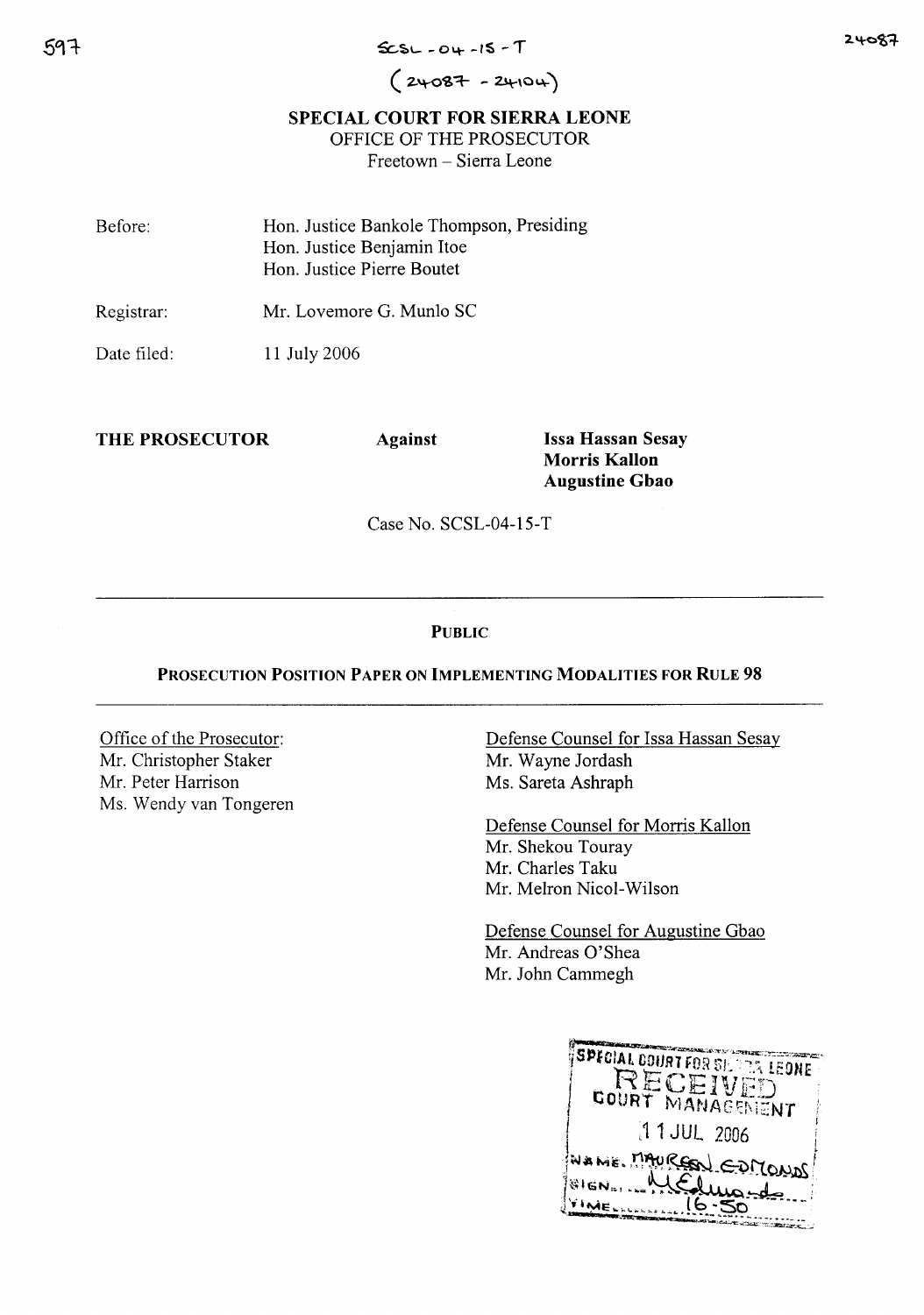#### I. INTRODUCTION

1. At the status conference held on 19 June 2006, the Presiding Judge directed the parties to file written position papers on what should be the implementing modalities of Rule 98 in this case.<sup>1</sup> Pursuant to that direction, the Prosecution files this document. The Prosecution and the Defence have engaged in discussions in respect of this issue. The Prosecution believes that as a result of these discussions, the differences between the parties have narrowed, although some differences remain. The Prosecution understands that the Defence will be filing its own position paper.

### **II.** GENERAL LEGAL SUBMISSIONS

## fA) **The effect of the recent amendment to Rule 98**

2. Rule 98 ("Motion for Judgment of Acquittal"), as recently amended on 13 May 2006, provides that:

> If, after the close of the case for the prosecution, there is no evidence capable of supporting a conviction on one or more counts of the indictment, the Trial Chamber shall, by oral decision and after hearing the oral submissions of the parties, enter a judgment of acquittal on those counts.

3. The amendment makes Rule 98 substantively similar to Rule 98 *bis* ofthe ICTY Rules (entitled "Judgement of Acquittal"), which, following its last amendment on 8 December 2004, now provides that:

> At the close of the Prosecutor's case, the Trial Chamber shall, by oral decision and after hearing the oral submissions of the parties, enter a judgement of acquittal on any count if there is no evidence capable of supporting a conviction.

- 4. The ICTR Rule 98 *bis,* unlike its counterpart in the ICTY Rules, has not been amended to provide specifically for an oral procedure. Accordingly, while the relevant ICTY precedents are considered below, there are no such precedents in the ICTR.
- 5. The 8 December 2004 amendment to the ICTY Rule 98 *bis,* to provide for an oral procedure, was designed to speed up proceedings under that Rule. For instance, the Annual Report of the ICTY for 2005 states that:

One significant internal reform during the reporting period involved the amendment to rule 98 bis, Motion for judgement of acquittal. A motion filed by the defence under this rule at the close of the Prosecution's case generally resulted in a three-month delay in the proceedings. The judges of the Tribunal decided to shorten the time frame by which such motions are heard and a

<sup>&</sup>lt;sup>1</sup> Transcript, Status Conference, 19 June 2006, pp. 21-25, especially p. 21 (lines 15-22).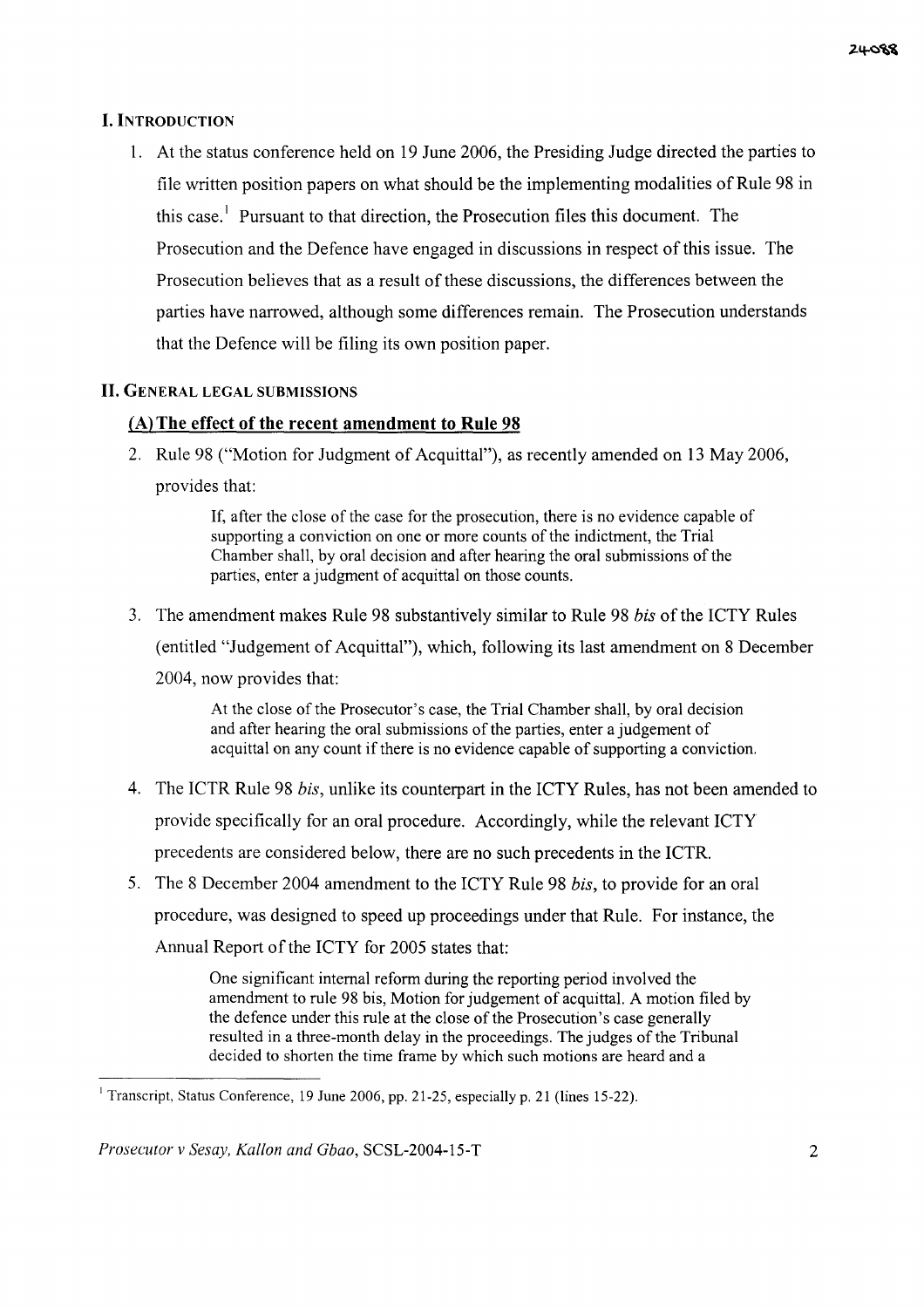decision rendered, by amending the rule to allow the procedure to be dealt with orally, as is done in many common law jurisdictions. The new rule has been applied in the Oric trial and the expected three-month delay in those proceedings was shortened to one week.<sup>2</sup>

At the 31st session of the [ICTY] plenary, in December 2004, the judges approved amendments to rules 73 (D) and 98 bis. The most important amendment was to rule 98 bis which aimed at speeding up the process by which a Trial Chamber shall enter a judgement of acquittal on any count if there is no evidence capable of supporting a conviction at the close of the prosecution's case.<sup>3</sup>

The amendment to Rule 98 of the Special Court Rules, by making the procedure an oral one, can serve the same judicial objective, namely to ensure a fair trial without undue delay.

#### **(B) The procedure followed at the ICTY**

6. There have been three decisions rendered by ICTY Trial Chambers under Rule 98 *bis* of the ICTY Rules since its amendment in December 2004.

#### *The Grit case*

7. In the *Grit* case, the prosecution ended its case on 31 May 2005. <sup>4</sup> The defence presented its oral Rule 98 *bis* submissions two days later, on 2 June 2005.<sup>5</sup> The following day, on 3 June 2005, the prosecution presented its oral submissions in response, after which the defence immediately presented oral arguments in reply.<sup>6</sup> The Trial Chamber then gave its oral decision five days later, on 8 June 2005. <sup>7</sup> The entire Rule 98 *bis* proceedings (including the Trial Chamber's decision) thus took *just over a week* from the end ofthe prosecution case, in circumstances where the prosecution case had lasted nearly 8 months (from 6 October 2004 $^8$  to 31 May 2005 $^9$ ).

 $2$  Twelfth annual report of the International Tribunal for the Prosecution of Persons Responsible for Serious Violations of International Humanitarian Law Committed in the Territory of the Former Yugoslavia since 1991 [covering the period 1 August 2004 to 31 July 2005], para. 7 < http://www.un.org/icty/rappannu-e/2005/index.htm>. *<sup>3</sup> Ibid.,* para. 29.

*<sup>4</sup> Prosecutor v Oric,* IT-03-68-T, Transcript, 31 May 2005, p. 8815 (lines 19-21), p. 8816 (lines 11-12).

*<sup>5</sup> Prosecutor v Oric,* IT-03-68-T, Transcript, 2 June 2005.

<sup>()</sup> *Prosecutor v Oric,* IT-03-68-T, Transcript, 3 June 2005.

*<sup>7</sup> Prosecutor v Oric,* IT-03-68-T, Transcript, 8 June 2005.

<sup>8</sup> *Prosecutor v Oric,* IT-03-68-T, Transcript, 6 October 2004.

 $9$  See footnote 4 above and accompanying text.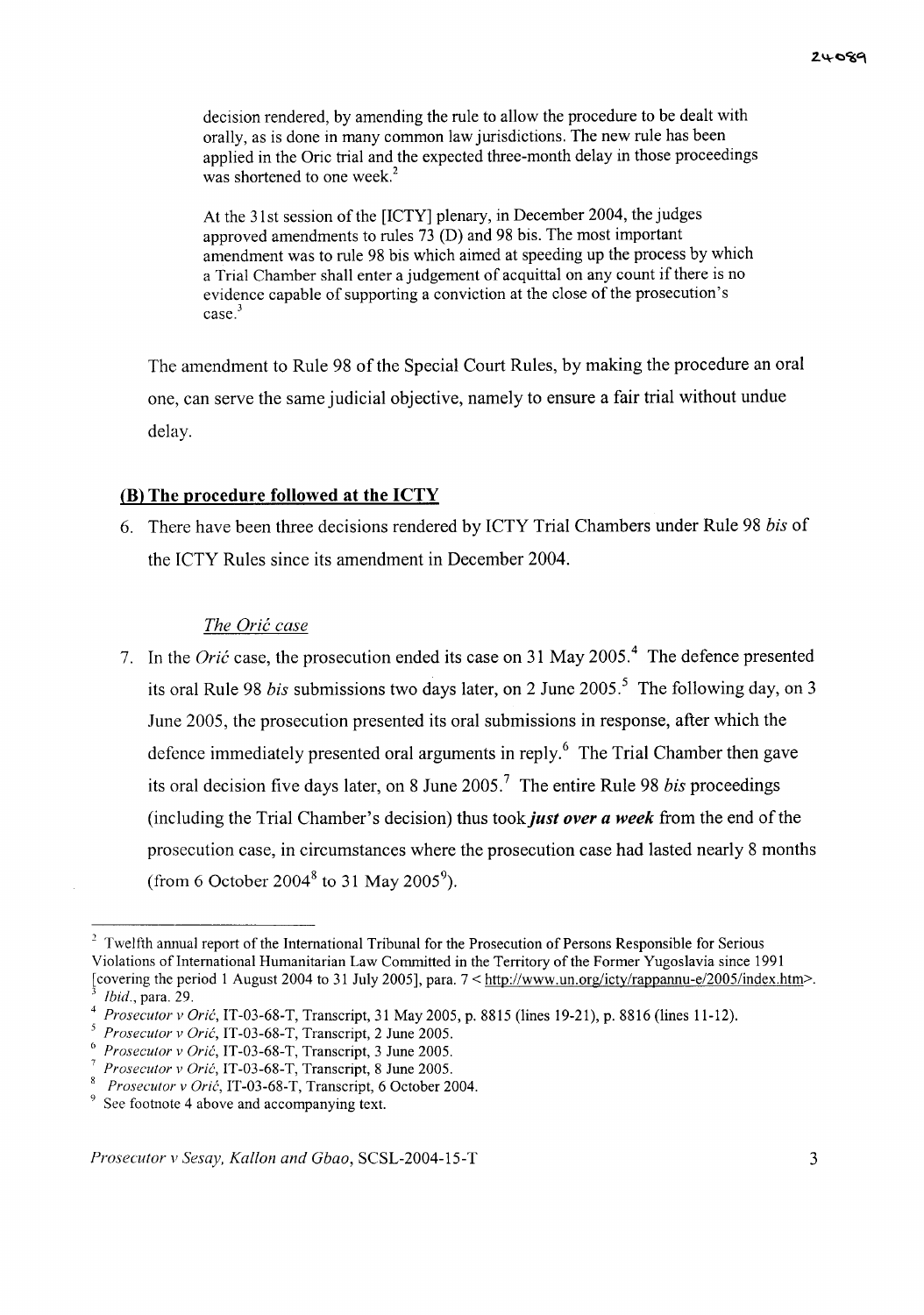8. At the oral hearings, the Defence provided a written skeleton argument,  $10$  which was some three pages long.<sup>11</sup> The oral arguments of the Defence lasted only about 2 hours, which prompted the Presiding Judge to say that "This is precisely what we had in mind when we amended the rule".<sup>12</sup> The prosecution submissions in response and the defence submissions in reply were both given in the course of a single morning session lasting some three hours,<sup>13</sup> in which the prosecution also provided a skeleton argument and a booklet of documents that were to be referred to in the oral submissions.<sup>14</sup>

## *The Krajisnik case*

9. The schedule for the Rule 98 *bis* proceedings in the *Krajisnik* case was established by a scheduling order issued by the Trial Chamber on 26 April 2005,<sup>15</sup> some 3 months before the close of the Prosecution case. Pursuant to that scheduling order, the prosecution ended its case on 22 July 2005.<sup>16</sup> In accordance with that scheduling order, the oral submissions of both parties pursuant to Rule 98 *bis* were then held some 3 and a half weeks later, on 16 August  $2005$ .<sup>17</sup> The entire oral submissions of both parties were heard in one single half-day session.<sup>18</sup> Again, in accordance with the scheduling order, the Trial Chamber then gave its oral decision three days later, on 19 August 2005.<sup>19</sup> The entire Rule 98 *bis* proceedings (including the Trial Chamber's decision) thus took just *under one month,* in a case where the prosecution case had lasted over 17 months (from 3 February 2004<sup>20</sup> to 22 July 2005<sup>21</sup>). Furthermore, it would seem that the three and a

<sup>10</sup> *Prosecutor* v *Oric,* IT-03-68-T, Transcript, 2 June 2005, p. 8821 (lines 11-15).

<sup>11</sup> *Prosecutor* v *Oric,* IT-03-68-T, Transcript, 2 June 2005, p. 8829 (lines 5-17).

 $12$  The Presiding Judge said to defence counsel: "Mr. Jones, I must publicly congratulate you on the way in which you made your submissions, which I hope has set an example for -- to other counsel for the future. This is precisely what we had in mind when we amended the rule, and apart from the style in which you delivered your submissions, it's also the concise manner in which you managed to put everything that was relevant to your case in less than two hours. That is admirable and I must publicly congratulate you for that." *Prosecutor* v *Oric,* IT-03-68-T, Transcript, 3 June 2005, p. 8879 (lines 11-20).

<sup>13</sup> From 09.05 am to 1.50 pm.

<sup>14</sup> *Prosecutor* v *Oric,* IT-03-68-T, Transcript, 3 June 2005, p. 8879-8880.

<sup>&</sup>lt;sup>15</sup> Prosecutor v Krajišnik, IT-00-39-T -T, "Scheduling Order (Period April 2005 to Delivery of Judgement)", Trial Chamber, 26 April 2005 *("Krajišnik* Scheduling Order").

<sup>16</sup> *Ibid.,* Order (a), and see *Prosecutor* v *Oric,* IT-03-68-T, Transcript, 31 May 2005, p. 8815 (lines 19-21), p. 8816 (lines 11-12).

*Krajišnik* Scheduling Order, Order (b).

<sup>&</sup>lt;sup>18</sup> See *Prosecutor v Krajišnik*, IT-00-39-T -T, Transcript, 16 August 2005. The session on 16 August 2005 lasted from 10.44 am to 1.36 pm.

<sup>19</sup> *Krajisnik* Scheduling Order, Order (b); *Prosecutor* v *Krajisnik,* IT-00-39-T -T, Transcript, 19 August 2005.

*<sup>20</sup> Krajisnik* Scheduling Order, first preambular paragraph,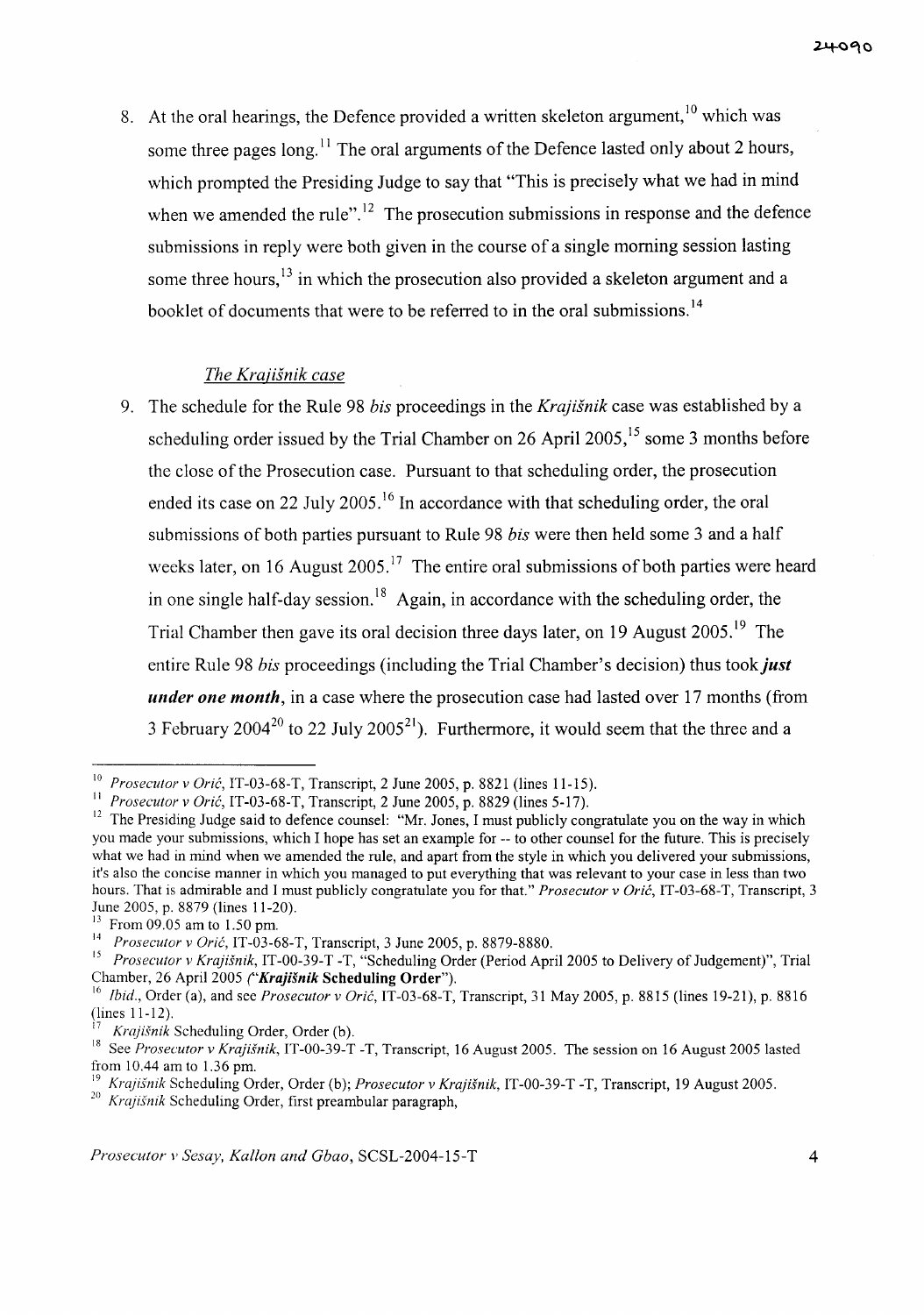half week delay between the close of the prosecution case and the oral Rule 98 *bis* submissions (as opposed to 2 days in the *Orić* case) was due to an intervening Summer recess.<sup>22</sup> But for the recess, presumably the oral hearings may have been held sooner.

10. Prior to the close of the prosecution case, the Trial Chamber had advised the parties in relation to the procedure to be adopted as follows:

> The Chamber is not expecting, and indeed will not accept, any written submissions on the 98 bis motion. The Defence is simply to notify the Chamber and the Prosecution at the close of the Prosecution's case whether it intends to move for acquittal. This may be done orally, or by e-mail, and no reasons need to be given at that stage. If the Defence notifies the Chamber of its intention to move for acquittal, it will be invited to do so orally on the 16th of August. There will be an opportunity for an oral response from the Prosecution. The Chamber will then decide the matter, again orally, within three days. The new oral format of the 98 bis procedure changes the nature ofthe preparation required, while not in any way diminishing the Chamber's responsibility to make a considered decision. If the Defence intends to move for acquittal, it should begin already now to develop the points it wishes to make come the 16th of August. There is no reason to wait for the Prosecution's last witness to be heard before such an exercise may start. Indeed, by the time of the last Prosecution witness, the Defence should be aiming to be finalising any 98 bis submissions it intends to make. The same is true also of the Prosecution, which under the new procedure is effectively obliged to anticipate the Defence arguments and respond to them within a very short time frame. In the present case, the Prosecution must be prepared to respond to the Defence on the very same day it hears the Defence's submissions. I think it is clear, therefore, that the amended 98 bis procedure obliges both parties and, for that matter, the Chamber, to think about the midpoint review well in advance of the date of the review. $^{23}$

## *The Martie case*

11. The schedule for the Rule 98 *bis* proceedings in the *Martie* case was originally established by a scheduling order issued by the Trial Chamber on 9 June  $2006<sup>24</sup>$  during the course of the Prosecution case. Pursuant to that scheduling order, the prosecution was to end its case by the latest on 20 June  $2006$ <sup>25</sup>. The oral submissions of both parties pursuant to Rule 98 *bis* were to be heard on the very next day, 21 June 2006,<sup>26</sup> with the Rule 98 *bis* decision of the Trial Chamber to be given a week later, on 28 June 2006.<sup>27</sup> It

 $21$  See footnote 16 above and accompanying text.

*<sup>22</sup> Prosecutor v Krajisnik,* IT-00-39-T -T, Transcript, 16 August 2005, p. 17057 (lines 5-6).

*<sup>23</sup> Prosecutor v Krajisnik,* IT-00-39-T -T, Transcript, 17 May 2005, p. 13088 (line 3) to p. 13089 (line 2).

<sup>&</sup>lt;sup>24</sup> *Prosecutor v <u>Martić</u>*, IT-95-11-T, "Scheduling Order", Trial Chamber, 9 June 2006.

*<sup>25</sup> Ibid.,* Order no. 1.

*<sup>26</sup>* **Ibid" Order no. 2.**

*Ibid.*, Order no. 3.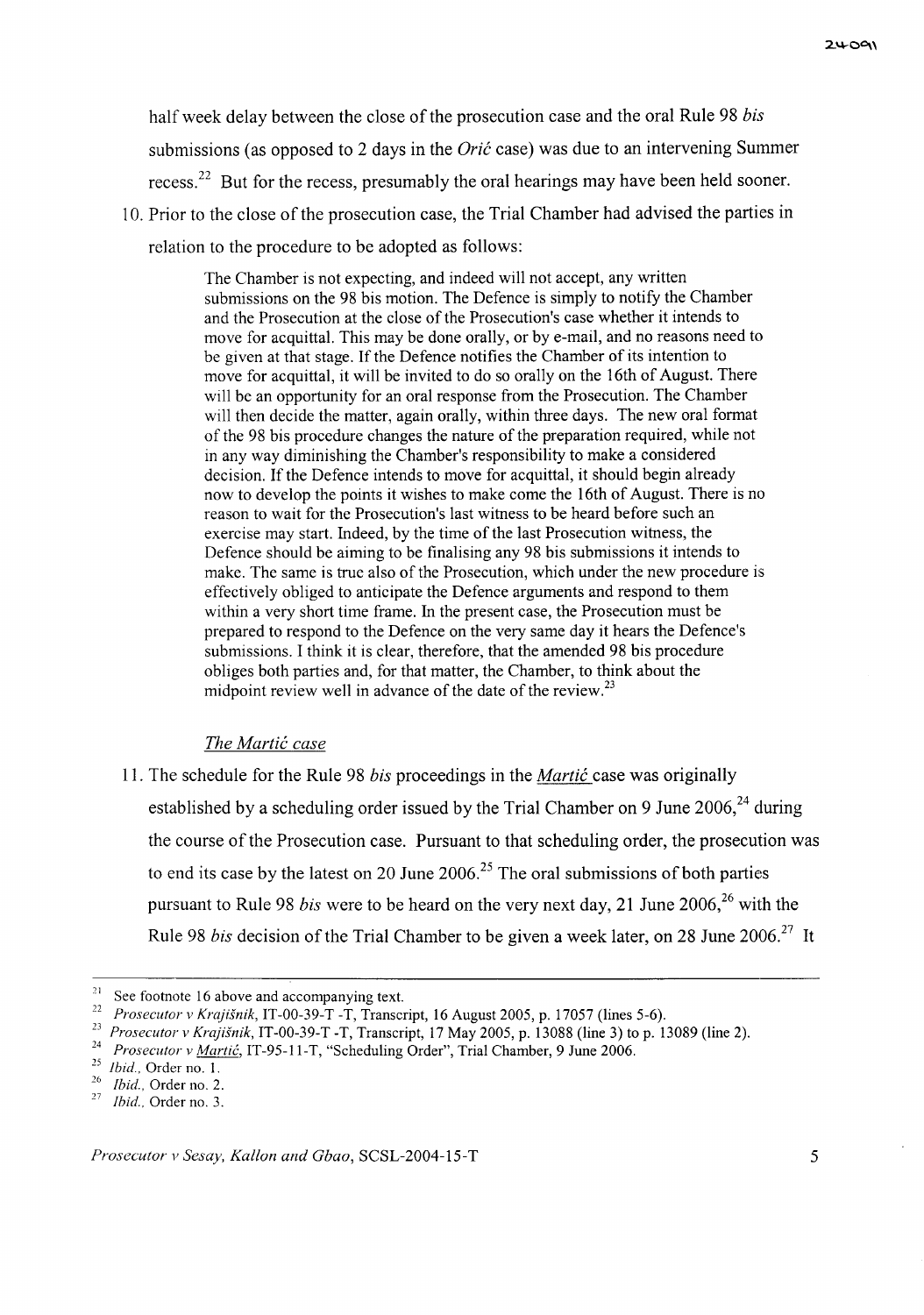appears that the Prosecution did complete the presentation of its evidence on time, on 20 June 2006, but that the Rule 98 *bis* oral submissions were delayed until 26 June 2006.<sup>28</sup> The Rule 98 *bis* oral decision was given on 3 July 2006.<sup>29</sup> Thus, on the original schedule, the Rule 98 *bis* proceedings in this case (including the Trial Chamber's decision) would have been completed within 8 days of the conclusion of the prosecution case. Following the rescheduled timetable, the Rule 98 *bis* proceedings (including the Trial Chamber's decision) were ultimately completed within 13 *days* of the conclusion of the prosecution case.

### **(C) The burden on the Defence**

- 12. The title of the Rule, "Motion for Judgment of Acquittal", makes clear that the Rule 98 procedure commences upon a party bringing a motion for a judgment of acquittal. That is also consistent with the way the current version of Rule 98 *bis* of the Rules of the ICTY has been applied. In the three ICTY cases referred to above, the defence presented submissions to which the prosecution responded. In the *Krajisnik* case, the Trial Chamber noted that it was for the Defence "to notify the Chamber and the Prosecution ... whether it intends to move for acquittal".<sup>30</sup> In the *Halilovic* case, which was another case to which the current version ofICTY Rule 98 *bis* applied, there were no Rule 98 *bis* proceedings, since the defence indicated that it did not intend to present any submission under that rule.<sup>31</sup> The Trial Chamber in the course of proceedings in that case asked the defence whether it intended "to file  $a \ldots 98$  *bis* motion",<sup>32</sup> and the defence responded that it did not "seek to activate that process"<sup>33</sup> and was "not going to trouble [the Chamber] with such a submission". $34$
- 13. For Rule 98 to come into play, the Defence must formally move the Trial Chamber under that Rule, and where this occurs, the Defence is therefore the moving party.

<sup>&</sup>lt;sup>28</sup> ICTY Weekly Press Briefing, 21 June 2006, fourth paragraph (immediately following the heading "COURT PROCEEDINGS").

<sup>29</sup> ICTY, Overview of Court Proceedings, Update No. 409 - 7 July 2006 < *http://www.un.orglicty/latest*e/index.htm >.

*<sup>30</sup> Ibid.*

<sup>31</sup> *Prosecutor v. Halilovic,* IT-0l-48-T, "Judgement", Trial Chamber, 16 November 2005, Annex 2 ("Procedural History"), para. 20.

*<sup>32</sup> Prosecutor v Halilovic,* IT-01-48-T, Transcript, 2 June 2005, p. 53 (lines 19-21).

<sup>33</sup> Ibid., p. 53 (lines 22-23).

*<sup>34</sup> Ibid.,* p. 54 (lines 8-9).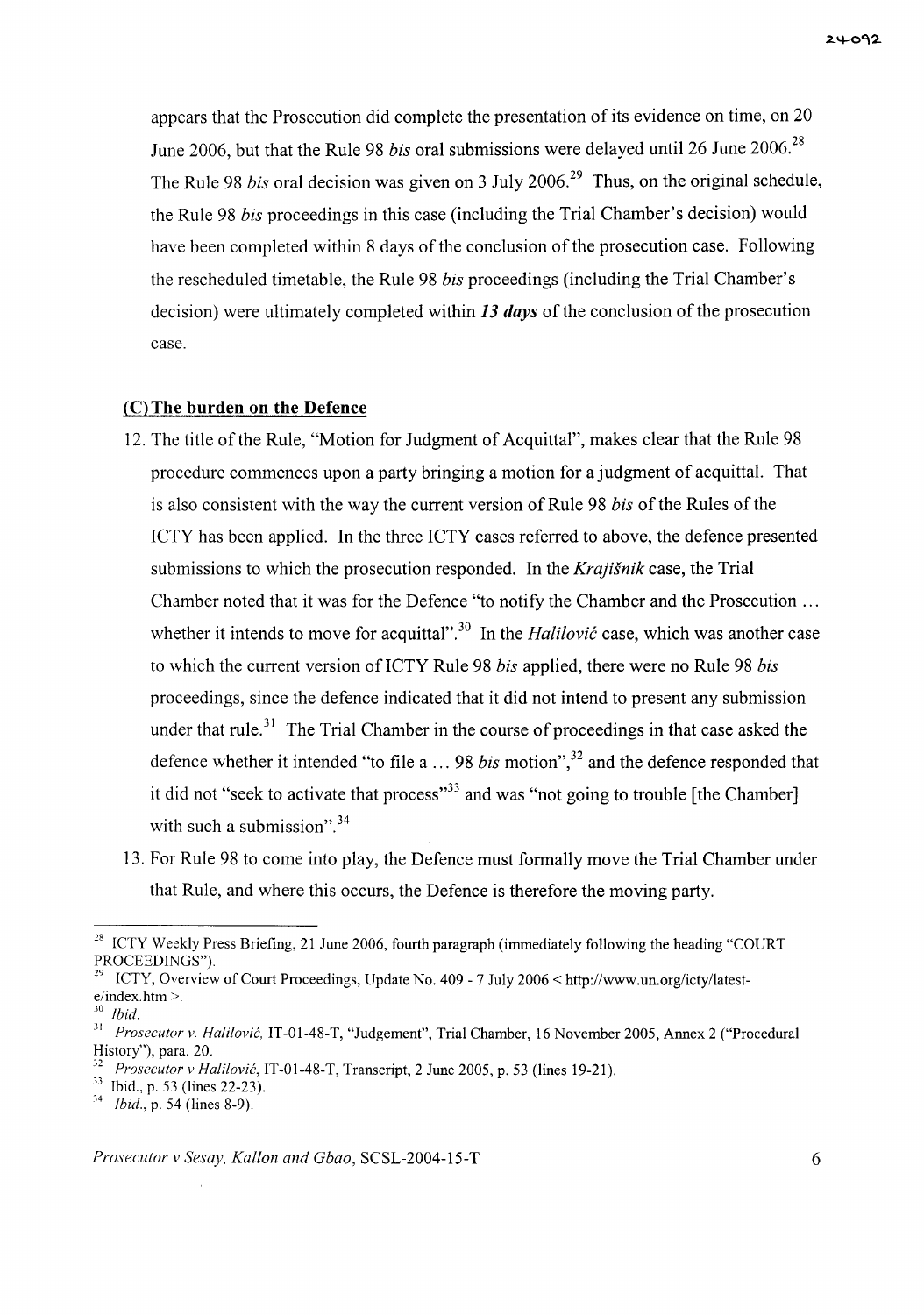- 14. It is a general principle that a moving party bears the burden of establishing its entitlement to the relief that it is seeking.<sup>35</sup> This general principle applies also in Rule 98 proceedings,<sup>36</sup> and the Defence therefore bears the burden of establishing that the evidence led by the Prosecution does not meet the Rule 98 standard of sufficiency in respect of one or more counts.
- 15. In order for the Defence to discharge this burden, it is insufficient for the Defence simply to state, without further precision, that the Prosecution has failed to meet the Rule 98 standard in relation to a count and then leave it to the Prosecution to demonstrate that it has met the standard. The Defence has first to identify the precise areas where the evidence is said to be lacking. The Defence must also identify the specific elements of the crime for which they say the evidence is lacking. Furthermore, the Defence must address the evidence led by the Prosecution that is relevant to the particular elements of the particular counts, and explain why this evidence fails to meet the Rule 98 standard.
- 16. If the position were otherwise, it would be possible for the Defence to present a Rule 98 motion by stating merely that "The Defence submits that the Prosecution has not met the Rule 98 standard in respect of any of its case", thereby throwing the burden on the Prosecution to demonstrate that it has met the Rule 98 standard, setting out all of its evidence and arguments in respect of all aspects of its case. This would be inconsistent with the purpose of Rule 98. The Rule 98 procedure is not intended to involve a comprehensive analysis of all of the evidence in relation to all aspects of the case at the half-time stage. It is at the *end* of the trial that the Trial Chamber will be called upon to evaluate carefully all of the evidence as a whole, and to determine in respect of each Accused and in respect of each count whether guilt has been established beyond a reasonable doubt. Where there is any doubt as to the sufficiency of the evidence at the Rule 98 stage, the trial should proceed, and the question should be resolved by the Trial Chamber at the end of the trial. $37$

<sup>35</sup> See, by way of analogy, *Prosecutor* v. *Tadic,* IT-94-1-A, "Decision on Appellant's Motion for the Extension of the Time-Limit and Admission of Additional Evidence", Appeals Chamber, 15 October 1998, paras. 52, 53; *Prosecutor* v. *Delic,* IT-96-21-R-RI19, "Decision on Motion for Review", Appeals Chamber, 25 April 2002, para. 17.

<sup>&</sup>lt;sup>36</sup> See *Prosecutor v Bagosora*, ICTR-98-41-T, "Decision on Motions for Judgement of Acquittal", 2 February 2005, footnote 1.

 $37$  As has been said by a Trial Chamber of the ICTY: "It is worth noting the extent and frequency to which Rule 98 *his* has come to be relied on in proceedings before the Tribunal, and the prevailing tendency for Rule 98 *his* motions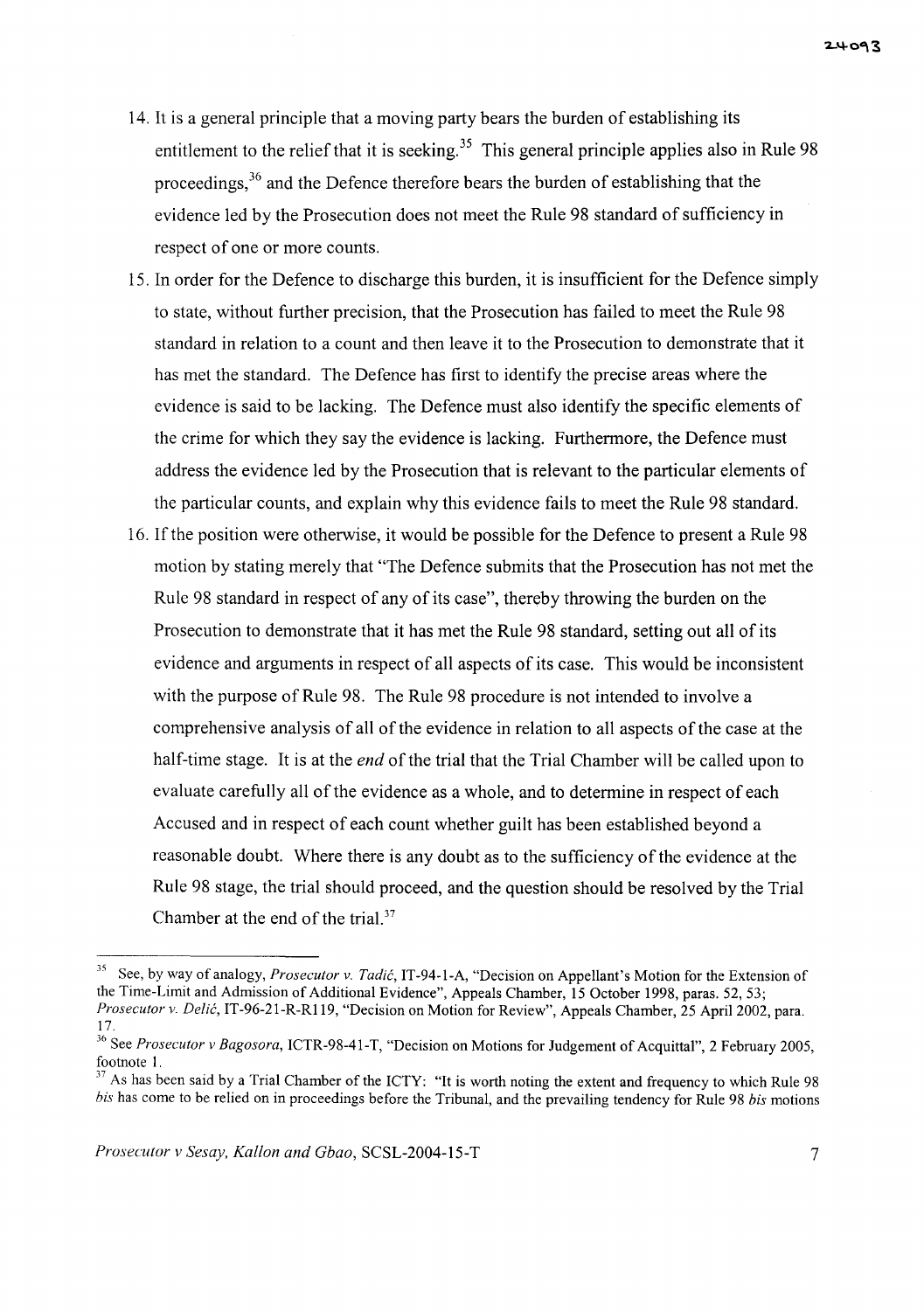- 17. Similarly, where there is any doubt as to the legal elements of a crime, or any other issue of substantive law, the question should be resolved by the Trial Chamber at the end of the trial, after hearing the final trial submissions of the parties. The Prosecution submits that a Rule 98 Decision is not intended to be a final judgement of the Trial Chamber on issues of law. For purposes of determining whether there is evidence capable of supporting a conviction on a count at the Rule 98 stage, the Trial Chamber is inevitably required to consider the evidence in the light of the legal definition of the crimes in question. However, that does not mean that the Trial Chamber has to make definitive findings of law at the Rule 98 stage. If there are uncertainties as to the applicable law, at the Rule 98 stage the Trial Chamber should determine whether there is evidence on which a Trial Chamber *could* convict on *any* reasonable view of the law. Disputed issues of law fall to be fully argued in the final arguments of the parties at the end of trial, and fall to be decided in the final trial judgement of the Trial Chamber. In this way, the Trial Chamber is able to determine, in light of all of the evidence, what legal issues it is called upon to decide, and can decide those legal issues in the context of the facts of the case. It is normal for a Trial Chamber to decline to take a definitive view ofthe law at the Rule 98 stage,<sup>38</sup> and Rule 98 proceedings should not normally involve extensive argument on legal issues.
- 18. The Prosecution acknowledges that it is open to the Trial Chamber to raise *issues proprio motu* at the Rule 98 stage as to the sufficiency of evidence. **In** such cases, the

to involve much delay, lengthy submissions, and therefore an extensive analysis of evidentiary issues in decisions. This is in contrast to the position typically found in common law jurisdictions from which the procedure is derived. While Rule 98 *bis* is a safeguard, the object and proper operation of the Rule should not be lost sight of. Its essential function is to bring an end to only those proceedings in respect of a charge for which there is no evidence on which a Chamber could convict, rather than to terminate prematurely cases where the evidence is weak." *Prosecutor* v. *Hadiihasanovic and Kubura,* IT-01-47-T. "Decision on Motions for Acquittal Pursuant to Rule 98 *bis* of the Rules of Procedure and Evidence," 27 September 2004, para. 20.

<sup>&</sup>lt;sup>38</sup> Compare *Prosecutor v. Delalić et al. (Čelebići case)*, IT-96-21-A, "Judgement", Appeals Chamber, 20 February 2001, paras. 573-579, in which the Appeals Chamber rejected an argument that the Trial Chamber had violated the rights of the Accused by refusing to define the legal elements of the defence of diminished responsibility during the course of the trial. The Appeals Chamber said (at para. 577) that "It is, however, no part of a Trial Chamber's obligation to define such issues *in advance.* Its obligation is to rule upon issues at the appropriate time, after all of the relevant material has been placed before it and after hearing the arguments put forward by the parties". In that case, the Accused had sought the Trial Chamber's ruling on this issue of law on 9 June 1998 (see *ibid.,* at footnote 954), which was well after the Trial Chamber's decision on the motions for judgement of acquittal, which was given on 18 March 1998 (as to which, see *Prosecutor* v. *Delalic et al. (CelebiCi case),* IT-96-21-T, "Judgement", Trial Chamber, 16 November 1998, paras. 81-82). The *Čelebići Appeal Judgement* thus makes clear that legal elements of crimes and defences do not have to be decided by the Trial Chamber by the Rule 98 stage, or at any stage prior to the final trial judgement.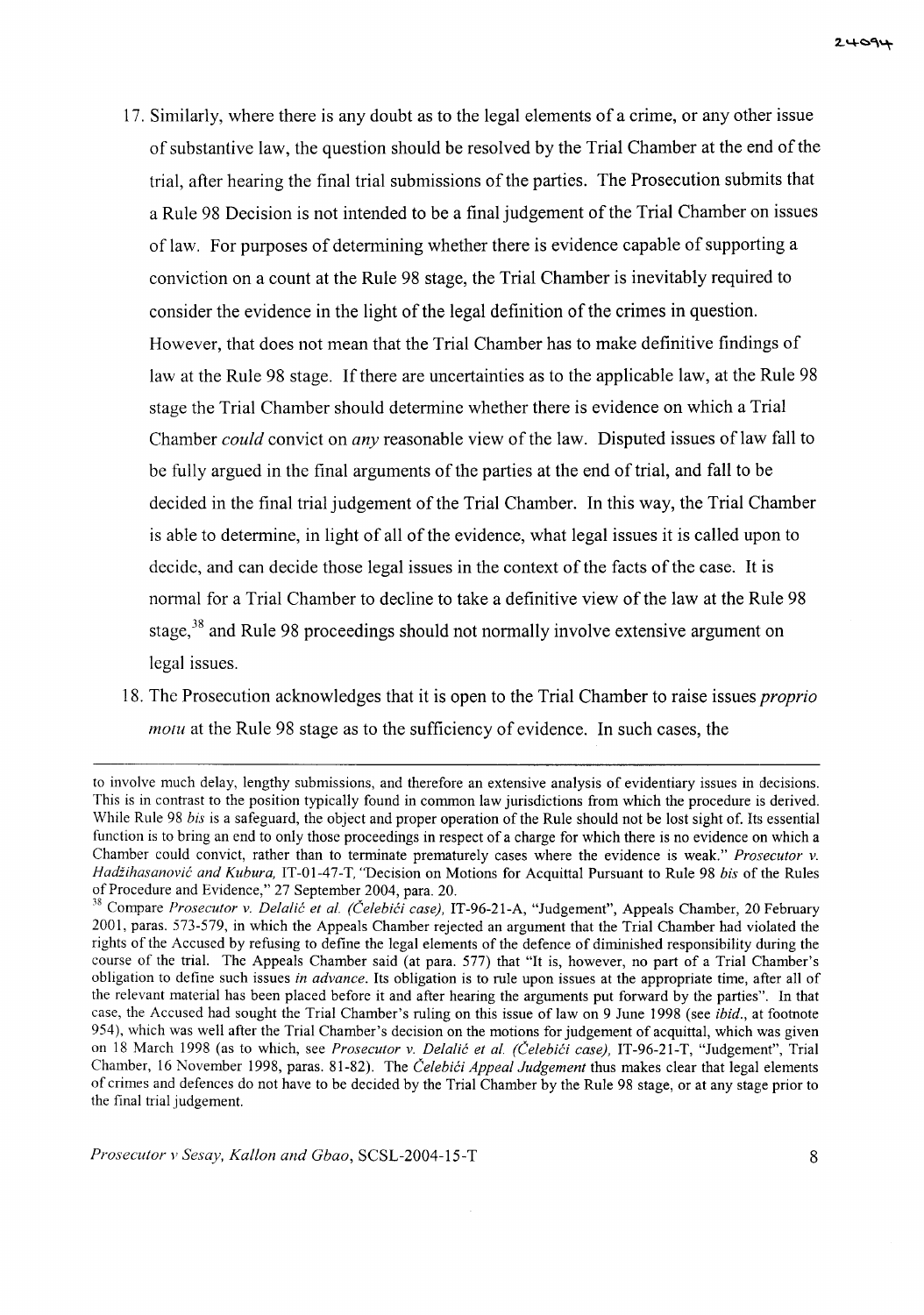Prosecution is entitled to be informed by the Trial Chamber of the specific issues that concern the Trial Chamber, so that the Prosecution can address those specific issues.<sup>39</sup>

# **III.** PROSECUTION POSITION ON THE MODALITIES TO BE APPLIED IN THIS CASE (Al Scheduling order

- 19. The Prosecution has advised that it will exercise its best efforts to close the Prosecution case during the eighth trial session, which is scheduled to end on 3 August 2006.<sup>40</sup> The Prosecution submits that a scheduling order should be issued by the Trial Chamber well before the end of the present trial session, as soon as it is clear whether or not it will be possible to finish the Prosecution case this session. The early making of a scheduling order would enable all of the parties to plan in advance.
- 20. The scheduling order would set out the dates for all ofthe procedural steps for the Rule 98 proceedings. The Prosecution submits that it would be useful, if possible, for the scheduling order also to indicate the date on which the Rule 98 oral decision will be delivered by the Trial Chamber, as occurred in the ICTY scheduling orders in the Krajišnik case<sup>41</sup> and *Martić* case.<sup>42</sup> The scheduling order could also usefully set out the dates for the steps to be taken following any Rule 98 decision of the Trial Chamber, such as the date ofthe subsequent pre-Defence conference to be held under Rule 73 *ter,* or even the date of commencement of the Defence case. Again, the scheduling orders in the *Krajišnik* case and *Martić* case provide a precedent for this.
- 21. The Prosecution position is that there is no reason why the Defence case should not be able to commence in January 2007, immediately after the end of the December-January judicial recess, and the Prosecution understands that the Defence agrees with this. The making of a scheduling order before the end of the Prosecution case setting out in advance the dates for the future steps to be followed would assist in preventing time being lost unnecessarily between the close of the Prosecution case and the opening of the

<sup>39</sup> See *Prosecutor v. Jelisic,* IT-95-1O, "Judgement", 5 July 2001, para. 27, where the Appeals Chamber held, *inter alia,* "[t]he fact that a Trial Chamber has a right to decide *proprio motu* entitles it to make a decision whether or not invited to do so by a party; but the fact that it can do so does not relieve it of the normal duty of a judicial body first to hear a party whose rights can be affected by the decision to be made. Failure to hear a party against whom the Trial Chamber is provisionally inclined is not consistent with the requirement to hold a fair trial."

<sup>40</sup> Letter to Trial Chamber II dated 14 June 2006.

<sup>&</sup>lt;sup>41</sup> See footnote 15 above.

<sup>42</sup> See footnote 18 above.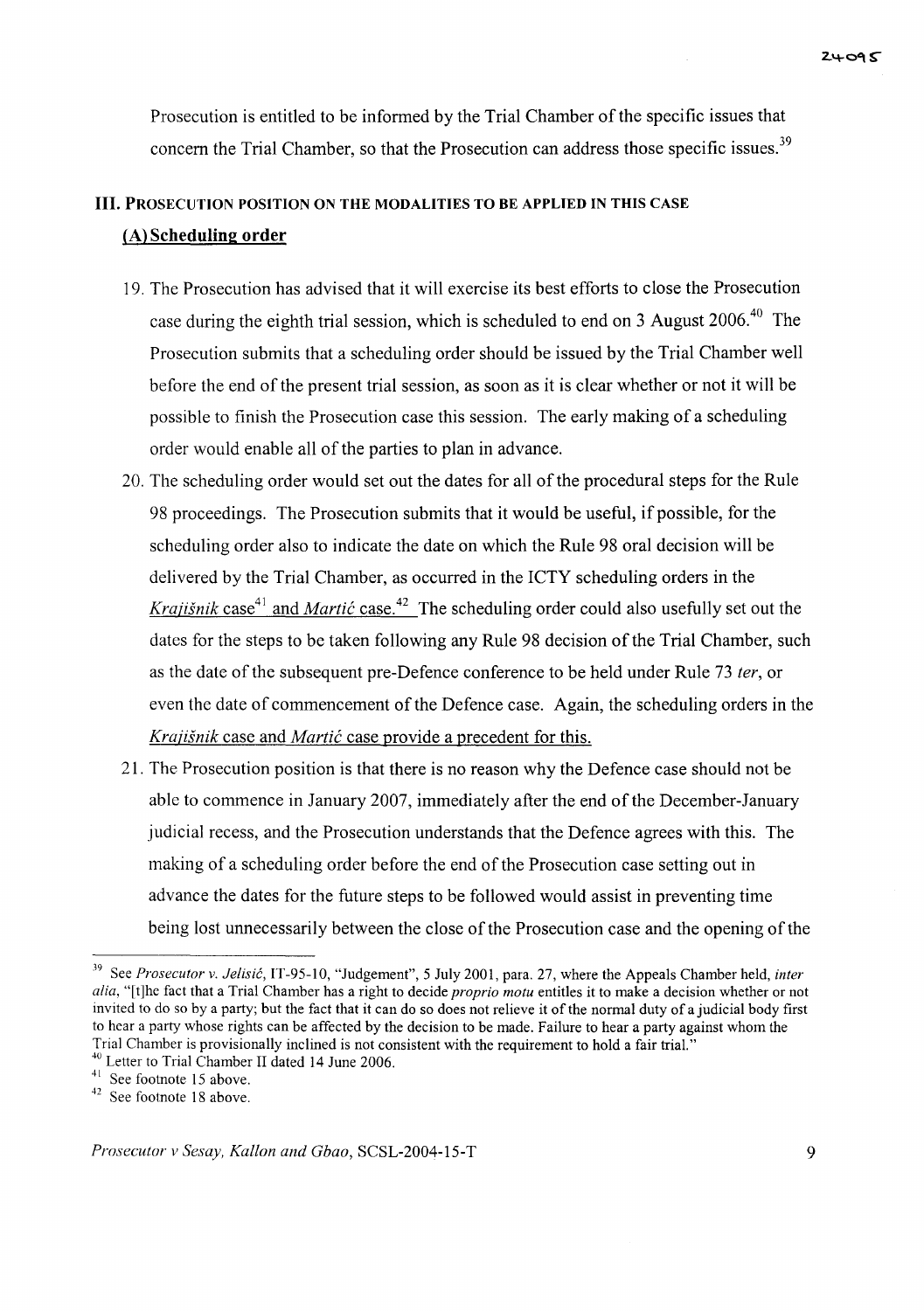Defence case. A scheduling order should, of course, be expressed to be subject to adjustment at the discretion of the Trial Chamber or upon a motion by a party showing good cause.

22. It is acknowledged that if the Defence case is to start in January 2007, the Trial Chamber would have to hold certain hearings in the RUF case during the middle of the next CDF trial session, namely the Rule 98 hearings and the Rule 73 *ter* pre-Defence conference. However, such hearings are likely to be brief, and unlikely to disrupt significantly the CDF case.

## **(B) Notice of intention to bring a Rule 98 motion**

- 23. For the reasons given in paragraphs 12-18 above, the Rule 98 procedure should not come into play unless the Defence expressly move the Trial Chamber under that Rule.
- 24. At a specified time after the close of the Prosecution case, the Defence should be required to give notice whether they intend to bring an oral motion under Rule 98. The notice should identify the specific issues they intend to raise in their oral submissions, and indicate the specific evidence in the case that they consider is relevant to each of the specified issues. The Defence would then be expected, at the oral hearing, to present arguments on why the evidence indicated in relation to each specified issue is insufficient to meet the Rule 98 standard in relation to that issue.
- 25. In order to enable the proceedings to be conducted efficiently, the Prosecution submits that the Defence notice should be required to identify the issues with as much precision as possible. Examples of the way in which the issues could be formulated might be, for instance:
	- (a) "that there is insufficient evidence that any killings occurred in Place X on Date Y"; or
	- (b) "that there is insufficient evidence that the alleged perpetrators of the killings in Place  $X$  on Date  $Y$  were subordinates of the Accused"; or
	- (c) "that there is insufficient evidence that the Accused knew or had reason to know of the alleged killings in Place  $X$  on Date  $Y$ ".

The Prosecution submits that it would be *insufficient* for the Defence notice to state, in a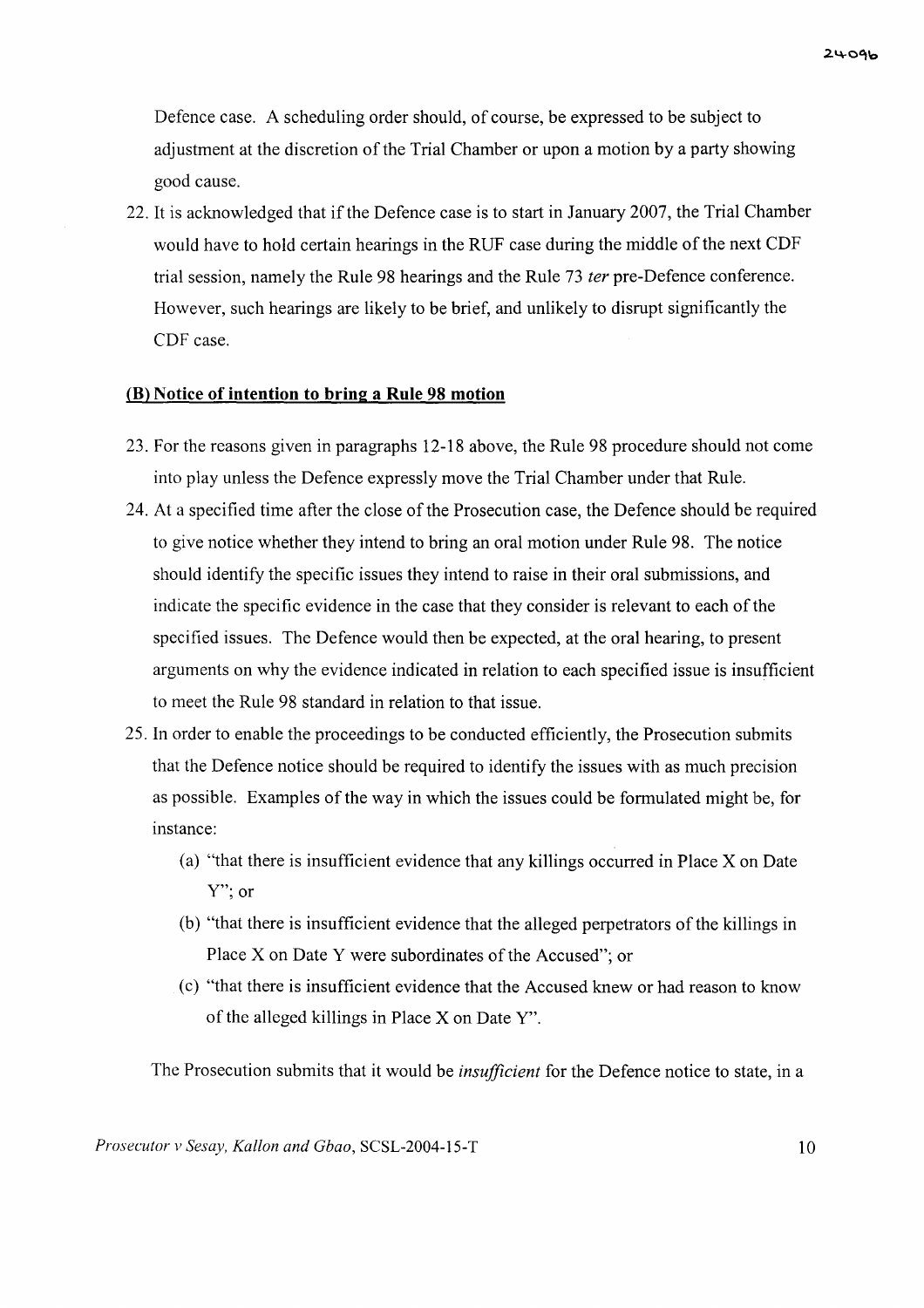very general way, for instance, "that there is insufficient evidence that the Accused is criminally responsible for the alleged killings in Place  $X$  on Date  $Y$ ", as this gives no notice to the Prosecution or the Trial Chamber of the precise issues on which the Defence says the evidence is insufficient.

- 26. For the reasons given in paragraph 17 above, the Rule 98 hearing should not involve extensive legal arguments. However, to the extent that the parties do propose to refer to authorities in their legal arguments, a list of authorities should be filed by the parties at the time of giving the notices referred to above, together with a case book containing copies of those authorities or the relevant portions of those authorities if they are not readily available on the internet.
- 27. The Prosecution submits that the notice referred to in paragraphs 24-26 above should, when listing the relevant evidence, specify in relation to witnesses the relevant transcript date, page and line and the witness's name or number, and specify in relation to exhibits the relevant exhibit number and page number. Lists of authorities referred to in paragraph 26 above should similarly include the full case citation and relevant paragraph numbers. The provision of these details will ensure that time is not wasted by reading these details into the record during the oral hearing.
- 28. The notices described in paragraphs 24-27 above are referred to below as the **"Defence Notices".**
- 29. The Prosecution then submits that it should file a notice shortly before the oral hearing, stating whether it concedes that the Rule 98 standard has not been met in relation to any of the issues specified in the Defence Notices, or in relation to any other issue. This notice should also set out any additional evidence and authorities to which the Prosecution intends to refer in its oral submissions. This notice is referred to below as the **"Prosecution Notice".**
- 30. Contrary to what the Prosecution understands will be proposed by the Defence, the Prosecution submits that it should not be required to file any notice of concessions or other notice prior to the filing of the Defence notices, in view of the fact that the Defence is the moving party in Rule 98 proceedings.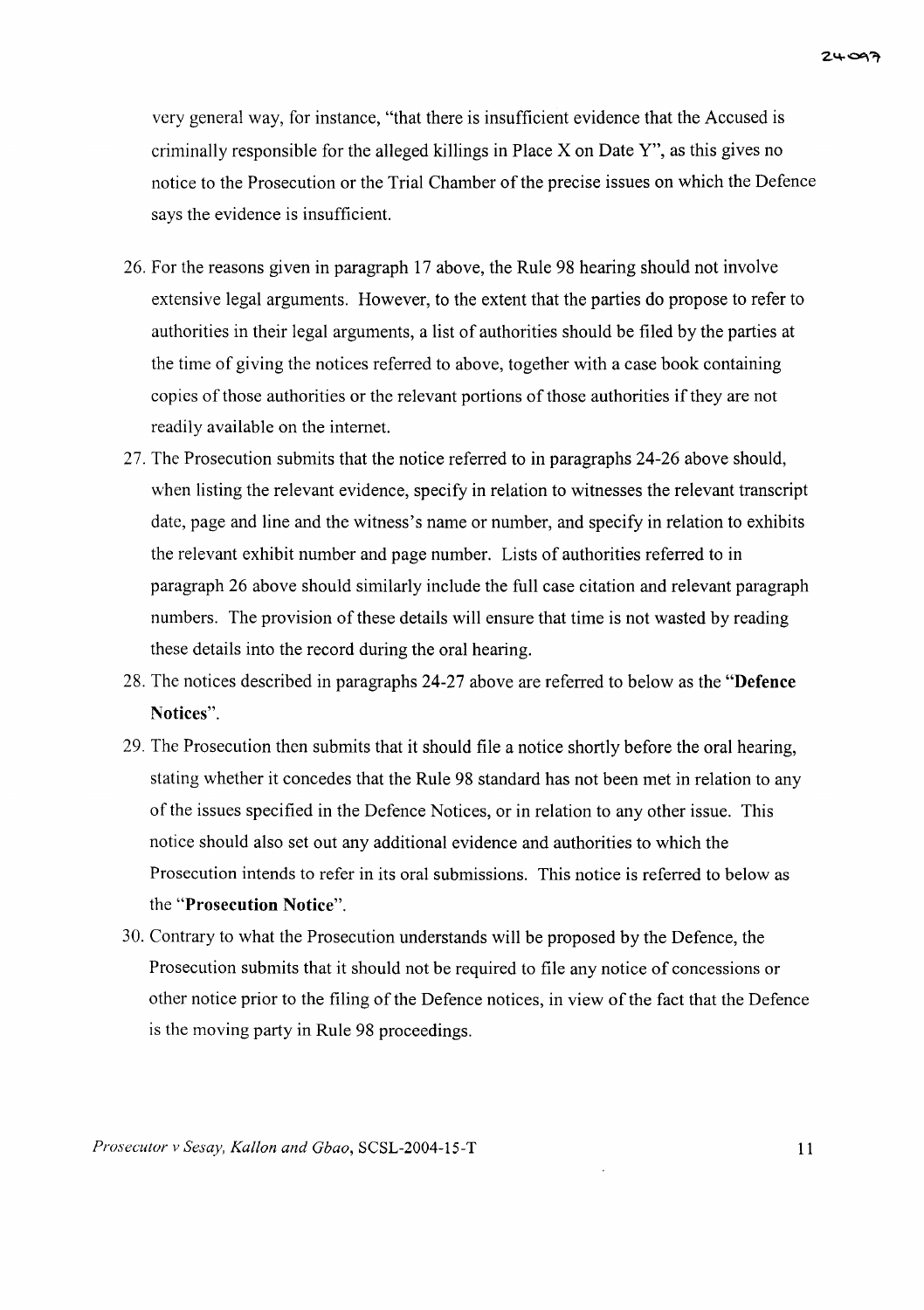## (C) The **hearing**

31. Given that there are three accused in this case, it is accepted that the oral hearing can be expected to take longer than in the *Grit* case (two half-day sessions) or the *Krajisnik* case (one half-day session). The Prosecution submits that it would be appropriate to allow the Defence for each Accused a half-day session for oral submissions. A day should then be allowed for the Prosecution response, and a further half-day for Defence replies. Each party should be prepared to present its arguments as soon as the other party has finished, so that if parties use less than their maximum allotted time, the proceedings will conclude more quickly than the maximum allotted 3 days.

### **(D) Length of time for preparation**

- 32. The Second and Third Accused have indicated that they will require 8 weeks to prepare their submissions.<sup>43</sup>
- 33. The Prosecution notes that in the CDF and AFRC proceedings, the Defence was given three weeks from the formal closing of the Prosecution case to prepare a written Rule 98 motion, after which the Prosecution was given three weeks to respond. <sup>44</sup> The Prosecution notes also that recent amendment to Rule 98 is intended to make the Rule 98 proceedings *shorter*, and the *Orić* and *Martić* cases referred to above show that Rule 98 proceedings can be undertaken in a matter of days. Furthermore, as the Trial Chamber observed in the *Krajisnik* case, the Defence should already be preparing its submissions.<sup>45</sup> The Prosecution therefore does not concede on the information currently available that the 8 weeks requested by the Defence is justified in the circumstances of this case. For its part, the Prosecution would consider three weeks to be a more realistic maximum period. However, the Prosecution would accept that the period from 4-27 August 2006, which is a period of judicial recess $^{46}$  and customary holiday period, could be regarded as time that does not count.

<sup>&</sup>lt;sup>43</sup> Transcript, 19 June 2006, p. 25 (lines 10-15).

<sup>44</sup> See *Prosecutor v Norman, Fofana, Kondewa,* SCSL-04-l4-T-419, "Scheduling Order on Filing of Submissions by the Parties Should a Motion for Judgment of Acquittal be Filed by Defence", 2 June 2005; *Prosecutor v Brima, Kamara, Kanu, SCSL-04-16-T-404, "Scheduling Order for Filing a Motion for Judgement of Acquittal", 30* September 2005.

See paragraph 10 above.

<sup>46</sup> 7 August to 18 August 2006.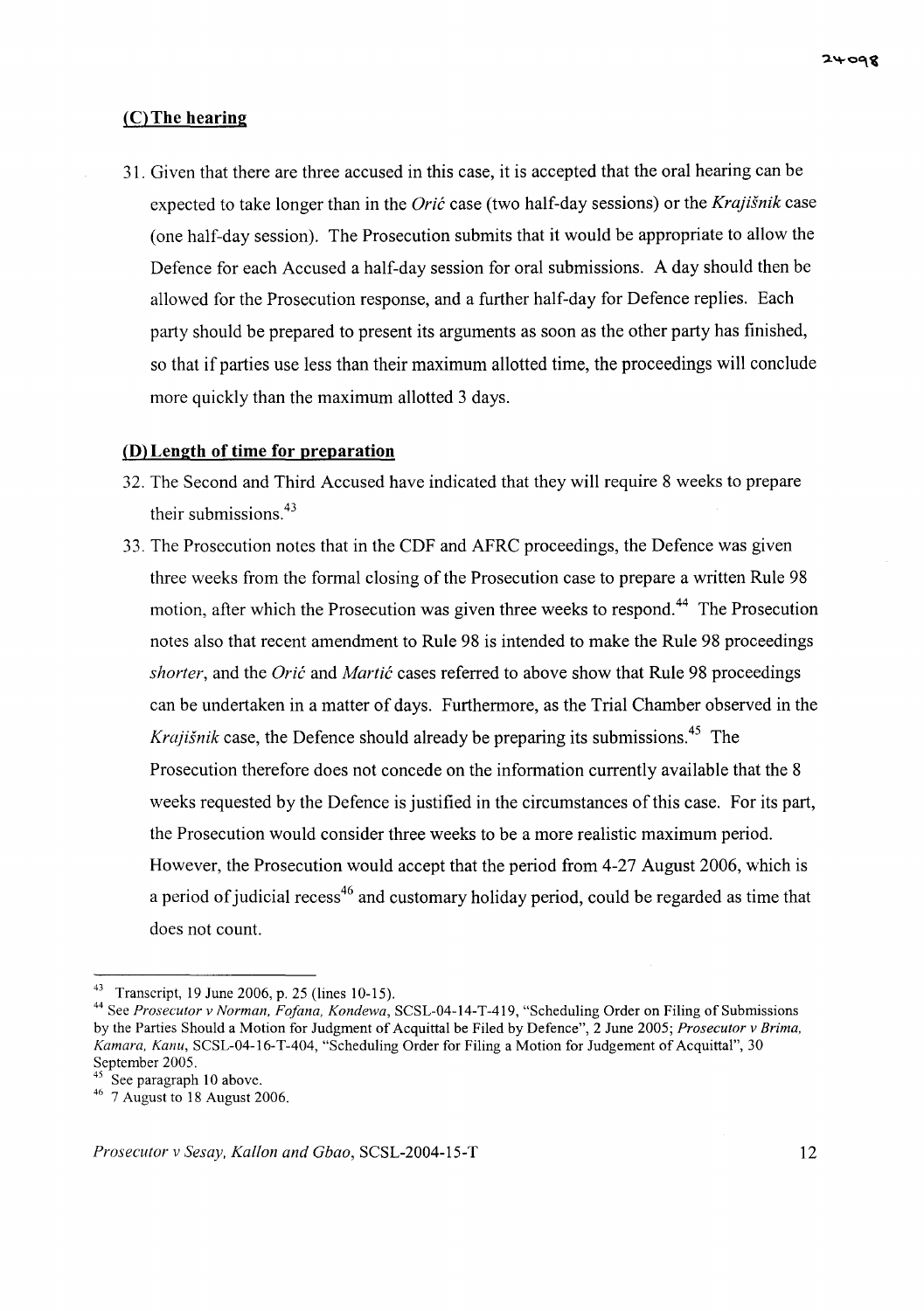34. On that basis, the Prosecution understands that the timeframes that it proposes below are broadly similar to the timeframes that are proposed by the Defence.

## eEl Proposed schedule

- 35. The Prosecution notes that the current trial session of the RUF is scheduled to end on 3 August 2006.<sup>47</sup> Thereafter, there will be a judicial recess from 7 August to 18 August 2006.<sup>48</sup> Subsequently, the Trial Chamber is scheduled to sit in a trial session of the CDF case from 13 September 2006 to 7 December 2006,<sup>49</sup> with a prior CDF status conference on 12 September 2006. Thereafter, it is anticipated that there will be a judicial recess until January 2007, following which the Trial Chamber would be able to schedule further hearings in the RUF case.
- 36. In the event that the Prosecution case does finish at the end ofthe current trial session, the Prosecution would propose the following schedule:

Prosecution case ends: 3 August Recess and holiday period: 4-27 August (time does not run) Defence notices: 18 September (21 days from close of Prosecution case, not counting the time that does not run) Prosecution notice: 2 October (12 days from Defence Notices, although in reality 14, as the 12th day falls on a Saturday) Hearing: 4-6 October (commence 2 days after Prosecution Notice)

37. In the event that the Prosecution case does *not* finish at the end ofthe current trial session, the Prosecution considers that the amount of time that would remain for the presentation of the Prosecution case after 3 August would be no more than about five trial days. The Prosecution submits that it would lead to significant unnecessary delays in the case, as well as in the work of the Special Court as a whole, if the Prosecution case did not resume until January 2007. The Prosecution submits that if it does not finish its case this session, the remainder of the Prosecution case should be scheduled to be held prior to the commencement of the next session of the CDF case. One way in which this could

<sup>47</sup> SCSL-04-15-T-517, "Corrigendum to order Detailing Judicial Calendar", 16 March 2006.

<sup>48</sup> SCSL-04-15-T-582, "Order Scheduling Judicial Recess and Authorisation Pursuant to Rule 4", President, 15 June 2006.

<sup>&</sup>lt;sup>49</sup> SCSL-04-14-T-595, "Order Detailing Judicial Calendar", 11 May 2006.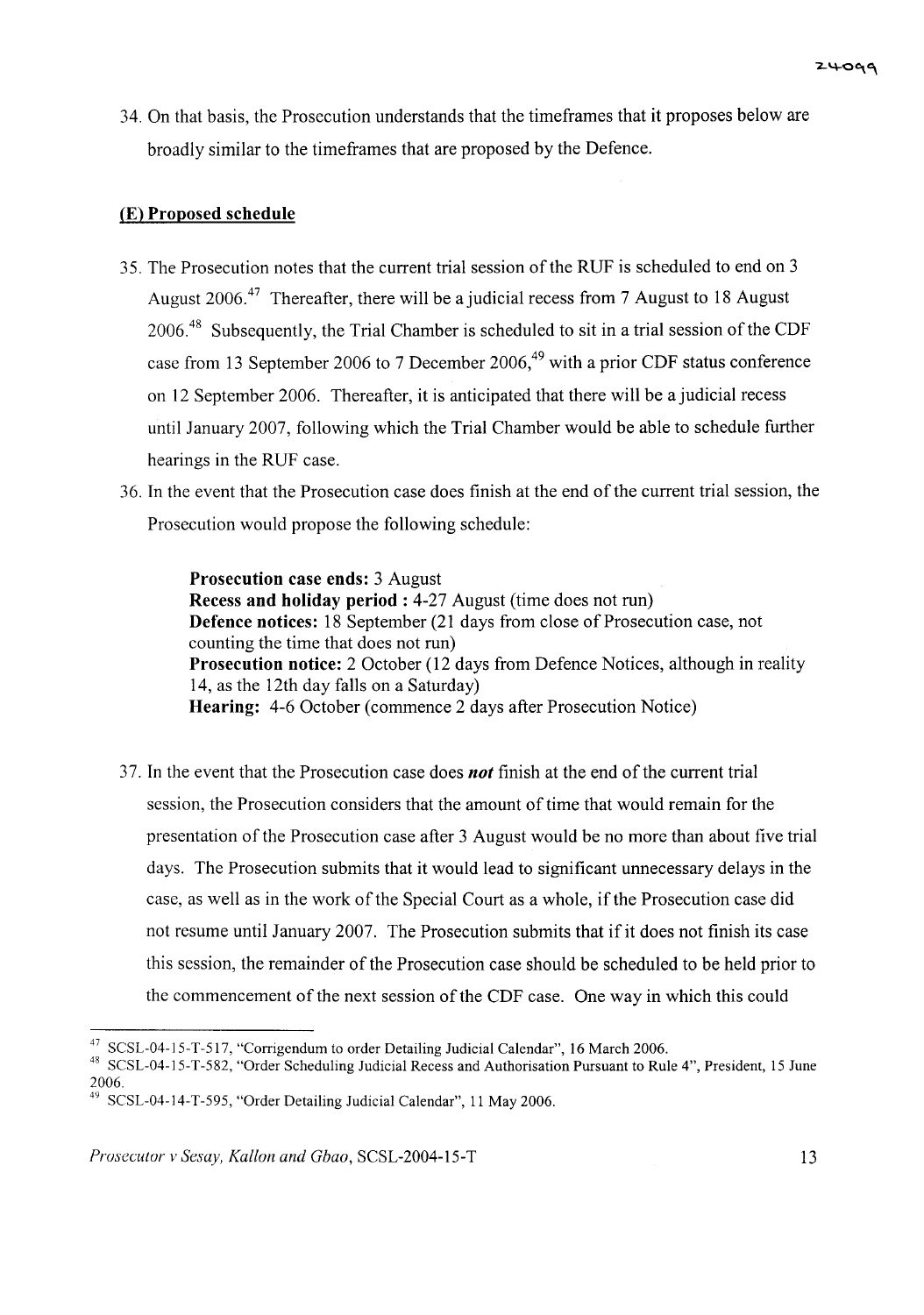occur would be for the Trial Chamber to sit in the week of 4-8 September, immediately before the scheduled start of the next CDF session. If this were possible, the Prosecution would propose the following schedule:

Prosecution case ends by: 8 September Defence Notices: 29 September (21 days from close of Prosecution case) Prosecution Notice: 10 October (11 days from Defence Notices) Hearing: 12-13 and 16 October (commence 2 days after Prosecution Notice)

38. Ifthe Trial Chamber is unable to sit in the week of 4-8 September, another possibility would be to postpone the next CDF session by a week, to enable the remainder of the Prosecution case in the RUF trial to be conducted in the week of 11-15 September. If this were possible, the Prosecution would propose the following schedule:

> Prosecution case ends by: 15 September Defence Notices: 6 October (21 days from close of Prosecution case) Prosecution Notice: 17 October (11 days from Defence Notices) Hearing: 19-20 and 23 October (commence 2 days after Prosecution Notice)

- 39. Depending on the amount of time that the Trial Chamber would require to give its oral decision on the Rule 98 Motion, the schedules proposed above would mean that the time between the close of the Prosecution case and the Rule 98 decision could be some 6-7 weeks, as compared with a corresponding period of some 3 months in the CDF case and 4 months in the AFRC case. While this would represent a considerable saving in time, the Prosecution notes that a period of some 6-7 weeks is considerably longer than what now appears to be the norm at the ICTY. For its part, the Prosecution would agree to a more expedited schedule to that set out above.
- 40. Finally, the Prosecution notes that in the CDP case, the time between the Trial Chamber's Rule 98 decision and the start of the defence case was nearly 3 months (21 October 2005-17 January 2005), and in the AFRC case it was just over 2 months (31 March 2006-5 June 2006). Accordingly, on the schedules proposed above, it would be necessary for the parties to work time-efficiently if the Defence case is to begin in January 2007. As indicated above, a scheduling order of the Trial Chamber setting out in advance the dates of the steps between the close of the Prosecution case and the opening of the Defence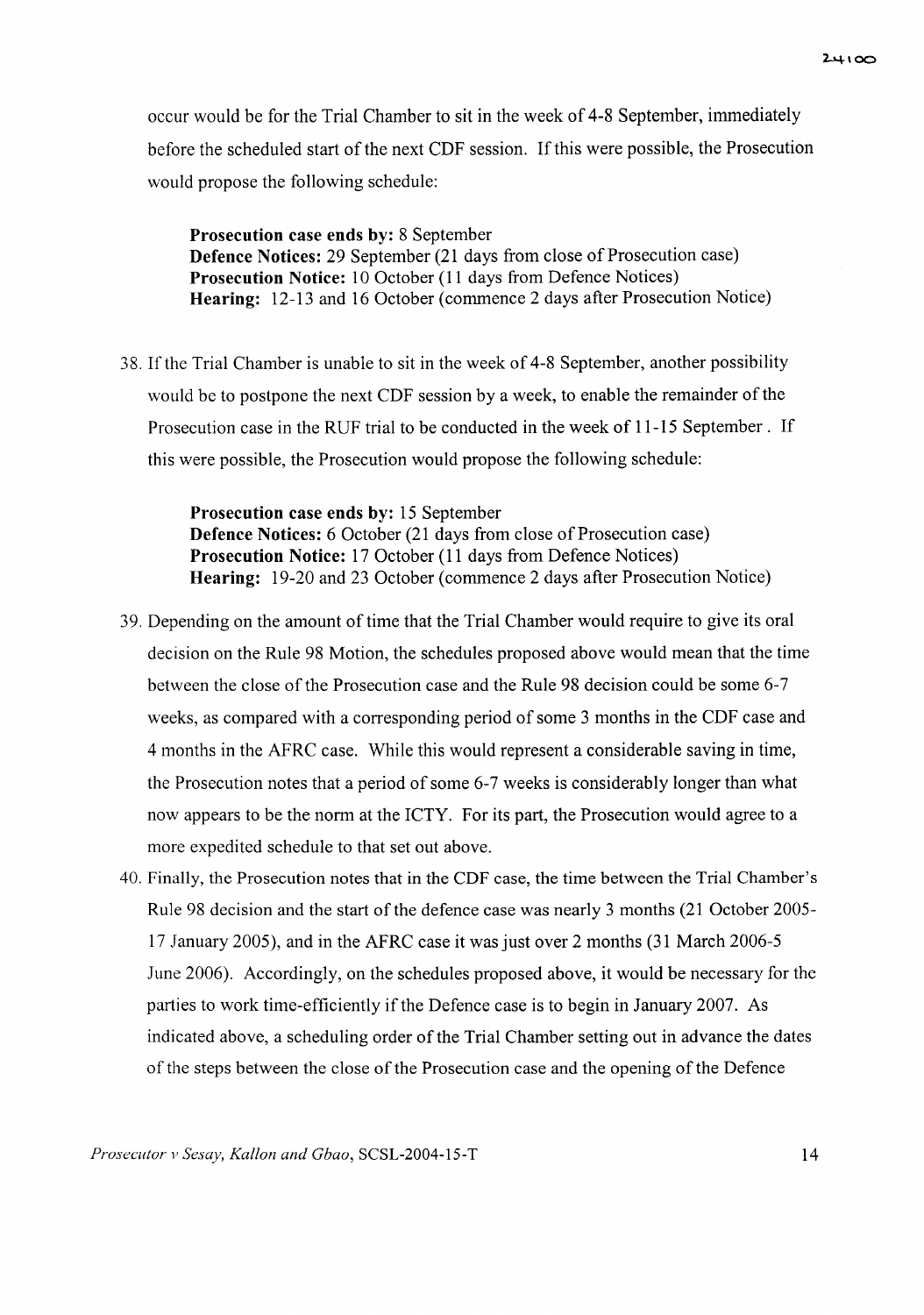case would promote such time-efficiency by allowing the parties to plan in advance.

Filed in Freetown, 11 July 2006

For the Prosecution,

 $C<sub>k</sub>$ 

 $P_{t}H_{t}$ 

Christopher Staker Peter Harrison

Deputy Prosecutor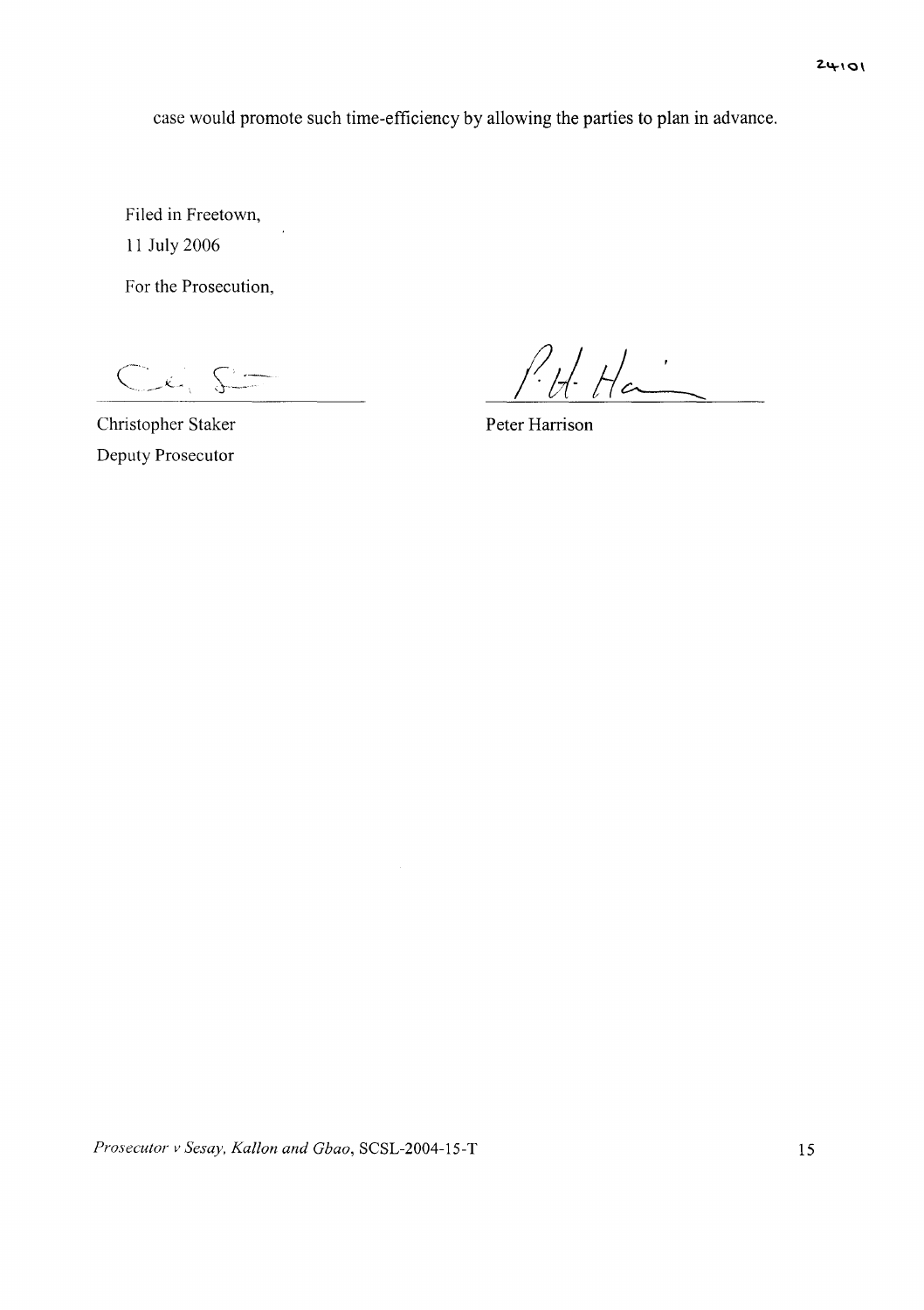### **Index of Authorities**

*Prosecutor v Sesay, Kallon, Gbao,* Transcript, Status Conference, 19 June 2006.

Twelfth annual report of the International Tribunal for the Prosecution of Persons Responsible for Serious Violations of International Humanitarian Law Committed in the Territory of the Former Yugoslavia since 1991 [covering the period 1 August 2004 to 31 July 2005 http://www.un.org/icty/rappannu-e/2005/index.htm.

*Prosecutor v Orić*, Case No. IT-03-68-T, Transcript, 31 May 2005. http://www.un.org/icty/transe68/0505311T.htm

*Prosecutor v Grit,* Case No. IT-03-68-T, Transcript, 2 June 2005. http://www.un.org/icty/transe68/050602IT.htm

*Prosecutor v Grit,* Case No. IT-03-68-T, Transcript, 3 June 2005. http://www.un.org/icty/transe68/050603IT.htm

*Prosecutor v Grit,* Case No. IT-03-68-T, Transcript, 8 June 2005. http://www.un.org/icty/transe68/050608IT.htm

*Prosecutor* v *Grit,* Case No. IT-03-68-T, Transcript, 6 October 2004. http://www.un.org/icty/transe68/0410061T.htm

*Prosecutor v Krajisnik,* Case No. IT-00-39-T -T, Transcript, 16 August 2005. http://www.un.org/icty/transe39/050816IT.htm

*Prosecutor v Krajisnik,* Case No. IT-00-39-T -T, Transcript, 17 May 2005. http://www.un.org/icty/transe39/050517IT.htm

*Prosecutor v Krajisnik,* IT-00-39-T -T, "Scheduling Order (Period April 2005 to Delivery of Judgement)", Trial Chamber, 26 April 2005.

*Prosecutor v Krajisnik,* IT-00-39-T -T, Transcript, 19 August 2005.

*Prosecutor v. Halilovit,* IT-01-48-T, "Judgement", Trial Chamber, 16 November 2005, Annex 2 ("Procedural History"). http://www.un.org/icty/halilovic/trialc/judgement/index.htm

*Prosecutor v Martić*, IT-95-11-T, "Scheduling Order", Trial Chamber, 9 June 2006.

*Prosecutor v Halilovit,* IT-01-48-T, Transcript, 2 June 2005. http://www.un.org/icty/transe48/050602IT.htm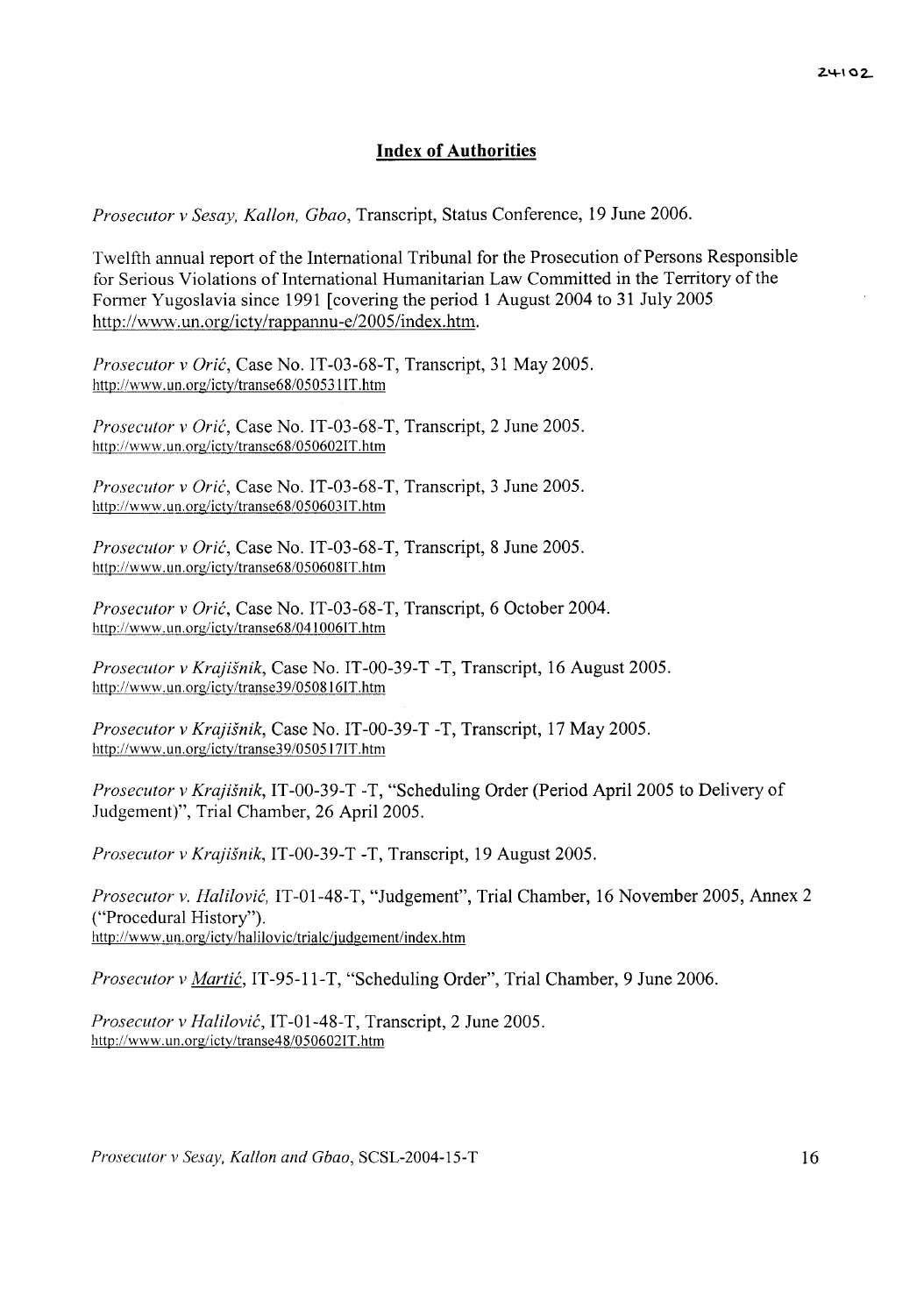*Prosecutor v. Tadić*, IT-94-1-A, "Decision on Appellant's Motion for the Extension of the Time-Limit and Admission of Additional Evidence", Appeals Chamber, 15 October 1998. http://www.un.org/icty/tadic/appealldecision-e/81015EV36285.htm

*Prosecutor v. Delie,* IT-96-21-R-RI19, "Decision on Motion for Review", Appeals Chamber, 25 April 2002. Previously filed with document SCSL-04-14-553, 8 February 2006.

*Prosecutor v Bagosora,* ICTR-98-41-T, "Decision on Motions for Judgement of Acquittal", 2 February 2005. http://69.94.11.53/ENGLlSH/cases/Bagosora/decisions/020205.htm

*Prosecutor v. Hadiihasanovie and Kubura,* IT-01-47-T, "Decision on Motions for Acquittal Pursuant to Rule 98 *bis* of the Rules of Procedure and Evidence," 27 September 2004. http://www.un.org/icty/hadzihas/trialc/judgement/index.htm

*Prosecutor v. Delalie et al. (Celebiti case),* IT-96-21-A, "Judgement", Appeals Chamber, 20 February 2001. http://wvvw.un.org/icty/celebici/appeal/judgement/index.htm

*Prosecutor v. Delalie et al. (Celebiti case),* IT-96-21-T, "Judgement", Trial Chamber, 16 November 1998. http://www.un.org/icty/celebici/tria1c2/judgement/index.htm

See *Prosecutor v. Jelisie,* IT-95-10, "Judgement", 5 July 2001. http://www.un.org/icty/jelisic/appeal/judgement/index.htm

*Prosecutor v Sesay, Kallon, Gbao,* SCSL-04-15-T-517, "Corrigendum to order Detailing Judicial Calendar", 16 March 2006.

*Prosecutor* v *Sesay, Kallon, Gbao,* SCSL-04-15-T-582, "Order Scheduling Judicial Recess and Authorisation Pursuant to Rule 4", President, 15 June 2006.

*Prosecutor v Norman, Fo/ana, Kondewa,* SCSL-04-14-T-595, "Order Detailing Judicial Calendar", 11 May 2006.

*Prosecutor v Norman, Fo/ana, Kondewa,* SCSL-04-14-T-419, "Scheduling Order on Filing of Submissions by the Parties Should a Motion for Judgment of Acquittal be Filed by Defence", 2 June 2005.

*Prosecutor v Brima, Kamara, Kanu,* SCSL-04-16-T-404, "Scheduling Order for Filing a Motion for Judgement of Acquittal", 30 September 2005.

Letter to Trial Chamber II dated 14 June 2006.

ICTY Weekly Press Briefing, 21 June 2006, fourth paragraph.